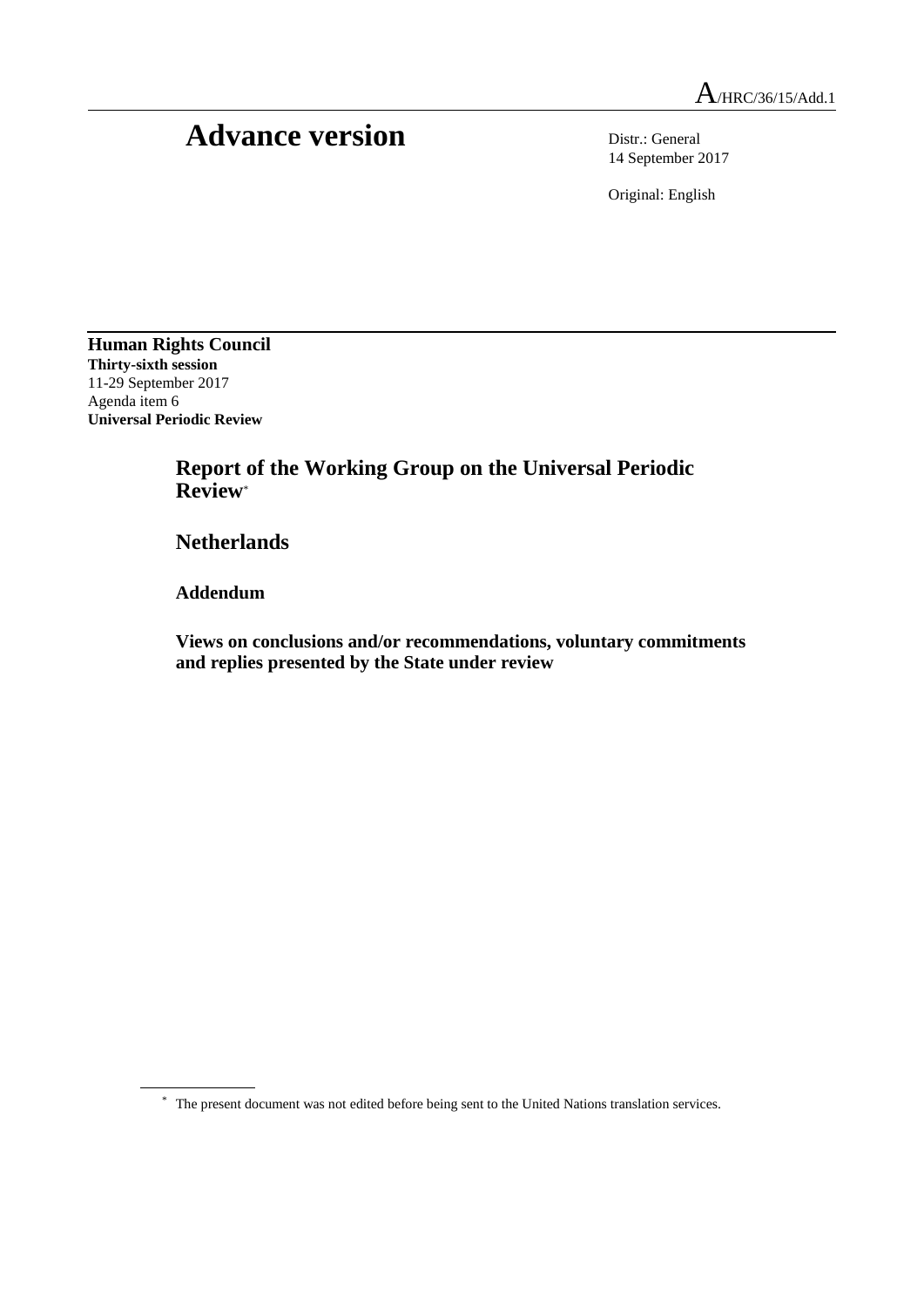# **Response of the Kingdom of the Netherlands to the 3rd cycle UPR recommendations<sup>1</sup> , 2**

**131.17, 131.28, 131.34, 131.38, 131.39, 131.40, 131.50, 131.51, 131.52, 131.53, 131.54, 131.55, 131.56, 131.57, 131.58, 131.60, 131.63, 131.101, 131.121, 131.134, 131.140, 131.141, 131.142, 131.148, 131.155, 131.157, 131.159, 131.173, 131.181, 131.183, 131.188, 131.193, 131.195**

Accepted.

# **131.1, 131.2, 131.3, 131.4, 131.26, 131.35, 131.36, 131.37, 131.94, 131.100, 131.114, 131.115, 131.116, 131.128, 131.129, 131.131, 131.149, 131.151, 131.152, 131.156, 131.161, 131.170, 131.196, 131.201**

Noted.

#### **131.5, 131.6, 131.7**

Noted. The Government is currently studying the advice it has requested from the Council of State on an enabling draft law. A decision on ratification of OP-ICESCR will be taken by the next Dutch Government.

# **131.8**

Noted. The Netherlands ratified the ICESCR in 1979.

# **131.9, 131.10, 131.11, 131.12, 131.13, 131.14, 131.15, 131.16, 131.19, 131.20, 131.153**

Noted. The Netherlands decided to first launch the process leading to ratification of the OP-ICESCR.<sup>3</sup> This Protocol not only benefits specific groups such as minors and persons with disabilities, but all citizens. Once it has acquired experience with the OP-ICESCR, the Government may decide to reexamine ratification of the OP-CRC-IC and OP-CRPD.

# **131.18**

Noted. The Netherlands' objections against the ratification of this Convention at the time of its conclusion still prevail. However, the Netherlands is party to the similar Convention of the Council of Europe.

# **131.21, 131.22, 131.23**

Noted. The arguments for entering these reservations still apply.

# **131.24**

Noted. The Netherlands fully respects diplomatic courtesy and abides by the provisions of the Vienna Conventions.

#### **131.25**

Noted. However, Aruba will ratify this Convention soon.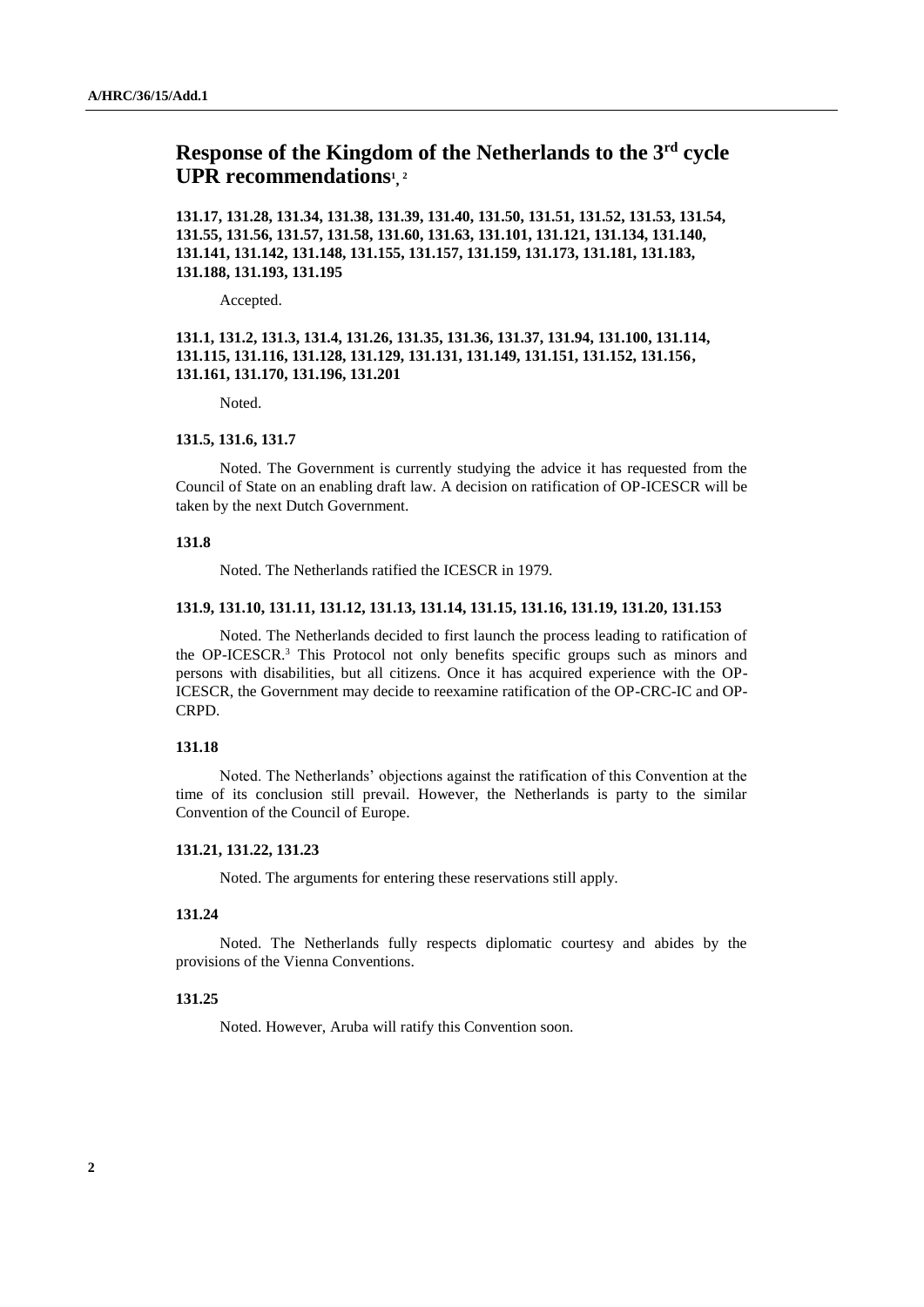Accepted. In line with current legislation and policy. On the basis of article 7 of the Netherlands Institute for Human Rights (NIHR) Act, the NIHR has access to all places, apart from private homes without permission from the resident.

# **131.29, 131.30**

Noted. The current Action Plan will not be amended, but the recommendation will be considered during the development of a new one.

#### **131.31, 131.62, 131.65, 131.66, 131.67, 131.69, 131.73, 131.74, 131.84, 131.162, 131.172**

Accepted. In line with current policy. The National antidiscrimination action programme also contains specific strategies for anti-semitism, muslim hatred and anti-black racism.<sup>4</sup>

#### **131.32, 131.46, 131.47**

Accepted. In January 2017 a monitoring report on the first year of the National antidiscrimination action programme 2016-2020, including an overview of the progress on all separate action points, was published.

#### **131.33, 131.174**

Accepted. In line with current policy. Representatives of minority groups are frequently consulted in policy development and programming of activities on expert as well as political level.

#### **131.41, 131.42**

Accepted. The Netherlands will continue its national policy to decrease the gender wage gap.

#### **131.43, 131.44, 131.45**

Noted. Further steps than the existing national policy<sup>5</sup> are currently not deemed necessary.

#### **131.48**

Noted. Current policies address discrimination on the labour market on various grounds, but not on the ground of socio-economic status.

# **131.49, 131.71, 131.72, 131.75, 131.76, 131.77, 131.78, 131.79, 131.80, 131.81, 131.83, 131.85, 131.91**

Accepted. Combating hate crime and hate speech has been a priority during the Netherlands 2016 EU Presidency. The Netherlands actively participates in EU initiatives to fight hate speech.<sup>6</sup>

# **131.59**

Noted. As part of the implementation of the UN Decade for People of African Descent, the Netherlands is taking measures to strengthen efforts to combat (anti-black) racism and thereby further the effective equality of people of African descent. However, the objective is not to adopt separate policies for people of African descent as such.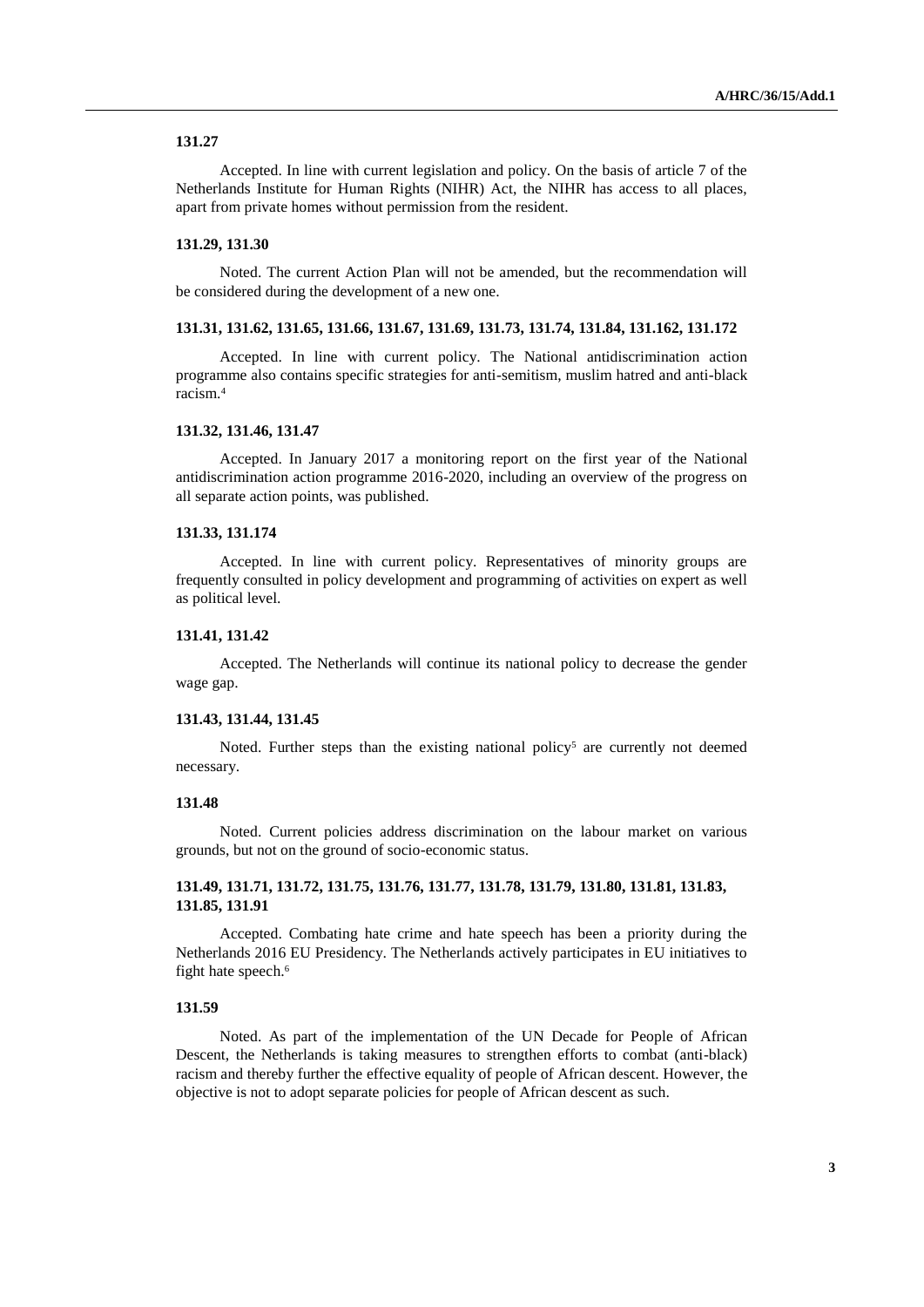#### **131.61, 131.86**

Noted. The Public Prosecutor demands higher sentences when a crime can be qualified as a hate crime with a racist motive.

# **131.64**

Accepted. Specific attention is paid to countering anti-Semitism in the National antidiscrimination action programme. Education on the holocaust is part of schools' curriculums.

# **131.68**

Accepted.<sup>7</sup>

# **131.70**

Accepted. Research is the basis for policy development. There have been recent studies in causes and factors influencing both muslim hatred and anti-Semitism, and labour market discrimination.

# **131.82**

Noted. Countering terrorist propaganda is one of the focus areas of the Dutch comprehensive CT approach.

# **131.87, 131.179**

Accepted. Human rights are part of the police academy curriculum that is mandatory for every police officer. See Annex I of the National antidiscrimination action programme.

# **131.88, 131.89, 131.90, 131.93**

Accepted.<sup>8</sup>

# **131.92**

Noted.<sup>9</sup>

# **131.95**

Accepted. The action plan on labour market discrimination is ongoing and new measures are added when needed.

# **131.96**

Accepted. Research is the basis for policy development. There have been various studies on labour market discrimination. The NIHR provides awareness raising training to employers.

## **131.97, 131.98**

Accepted. Various measures in the action plan on labour market discrimination contribute to the fight against discrimination on this ground and others.

# **131.99**

Noted. The rights of intersex persons are already guaranteed by the Constitution and by medical guidelines.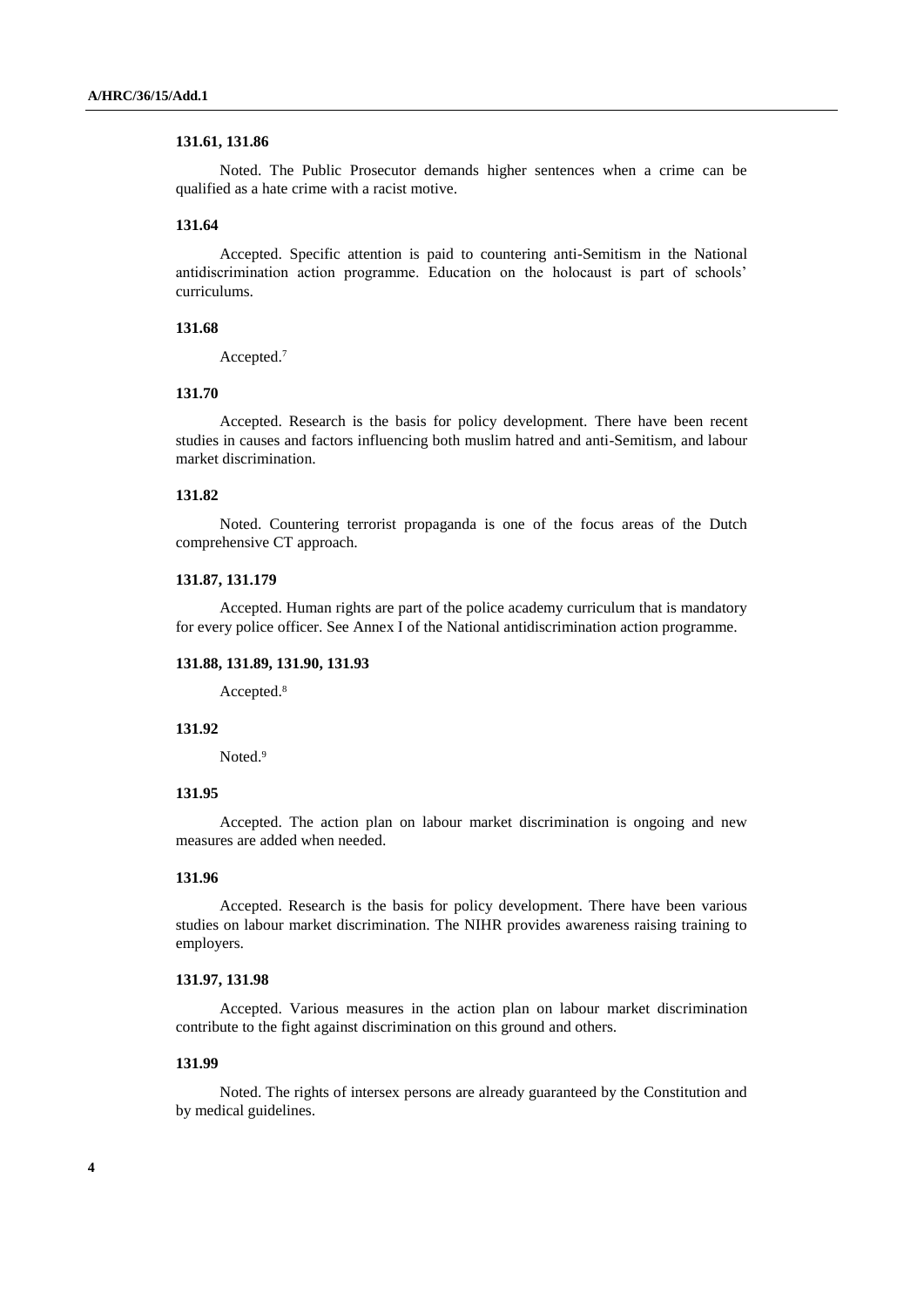Noted. Article 7 of the Schengen Borders Code ensures that border guards fully respect human rights.

# **131.103**

Accepted. In line with current policy. All municipalities have antidiscrimination services available, but improvements are currently being realised with regard to their effectiveness.

# **131.104**

Noted. This bill was rejected by the Dutch parliament on 4 October 2016.

#### **131.105, 131.202**

Accepted. It is the aim to eliminate any unjustified differences between the Caribbean and the European part of the Netherlands. However, it is important that the islands are given sufficient time to absorb all the new statutory and other measures that are needed.

#### **131.106**

Accepted. The Netherlands is participating in the IGWG discussions, in particular through the EU. Thorough analysis has been conducted of how access to remedy for business-related human rights abuse in our judicial system measures up to the UN Guiding Principles on Business and Human Rights (GPBHR), and stand ready to share the results with interested parties.

# **131.107**

Accepted. The Netherlands always takes allegations of human rights abuse by Dutch companies seriously, and will usually initiate a dialogue with such companies to point out their responsibilities under the GPBHR.

# **131.108**

Accepted. The Netherlands is committed to preventing involvement of any Dutch companies in human rights abuses. To that end we engage in agreements on international responsible business conduct with Dutch companies and are jointly committed to only source sustainably produced palm oil and soy.

# **131.109**

Accepted. The Netherlands was one of the first countries to adopt a National Action Plan on Business and Human Rights. The aim is precisely to prevent companies, particularly Dutch companies, from abusing human rights, either directly or within supply chains.<sup>10</sup>

# **131.110, 131.111**

Noted. Under certain circumstances, Dutch companies can be held liable in civil or criminal proceedings for extraterritorial human rights abuse. In response to a thorough analysis of how our judicial system measures up to the GPBHR, a number of measures have been taken to strengthen access to remedy. However, it remains primarily the duty of the host State to protect its citizens from human rights abuse by domestic as well as transnational companies.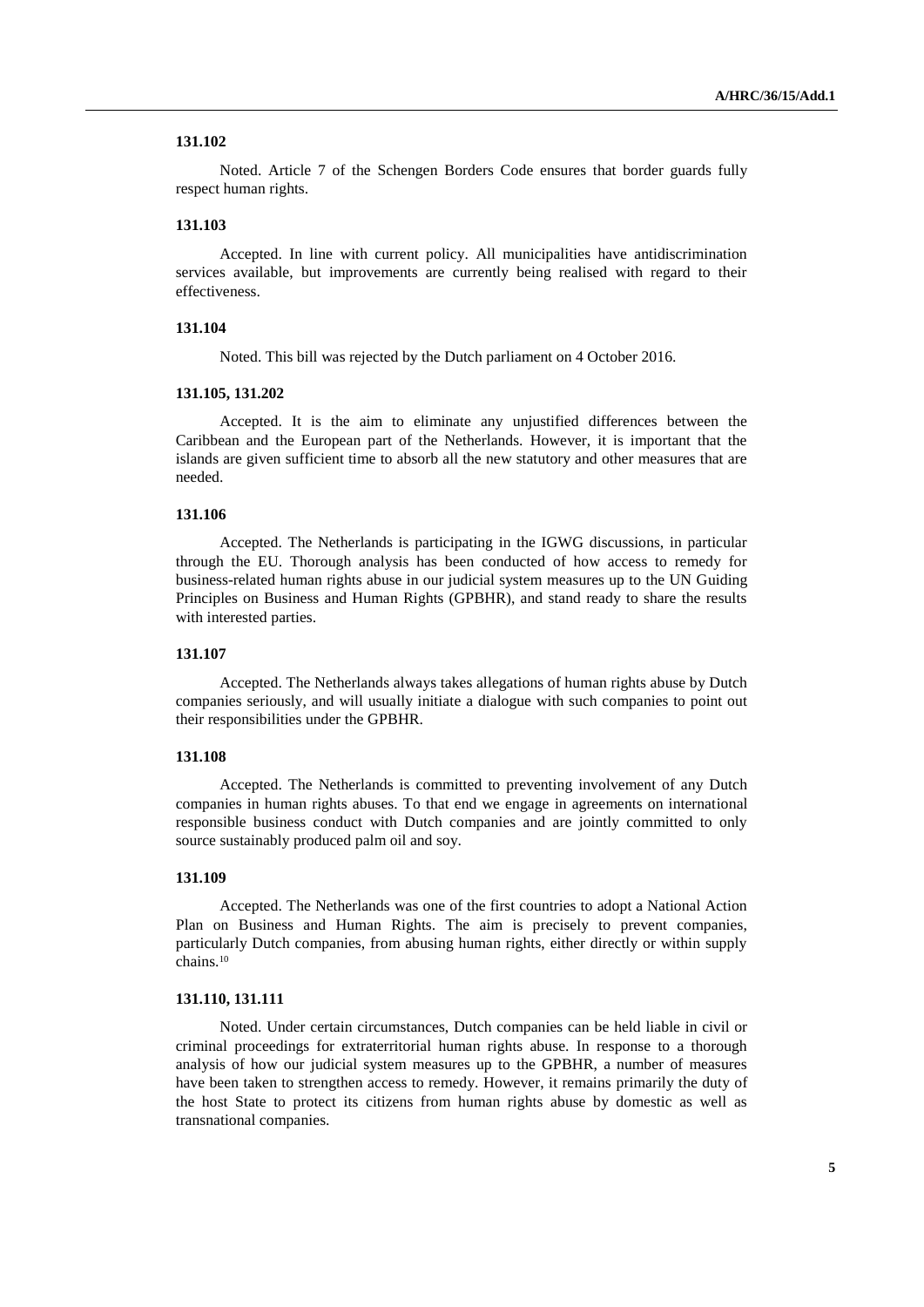Accepted.<sup>11</sup>

# **131.113**

Noted. The National Counterterrorism Strategy 2016-2020 provides a joint approach to extremism and terrorism in the Netherlands, drawing on the (evaluation of the) National Counterterrorism Strategy 2011-2015. The strategy is also based on the anticipated threat situation for the 2016-2020 period, as well as knowledge and experience gained by the authorities in recent years.

# **131.117**

Accepted. Violence has already been made punishable by law in the Penal Code of Bonaire, St Eustatius, and Saba. In addition, the punishment can be increased by one-third if the offender committed the criminal offence against his or her child (among other parties).

Corporal punishment in schools is prohibited by Aruban law. The New Civil Code includes a prohibition of corporal punishment in the family setting.

In Curaçao, legislation addressing corporal punishment already exists. Coaching for parents is also provided (Triple P programme).

# **131.118**

Accepted.<sup>12</sup>

# **131.119**

Noted. When seeking access to justice a litigant is informed about the ways in which the problem may or should be solved. If necessary the litigant is referred to relevant organisations. Other government agencies also help citizens in this way.

# **131.120**

Noted. The Netherlands sees it as vital that suspects of atrocity crimes are brought to justice, preferably by the State within whose jurisdiction the offences were committed. To this end, the Netherlands actively contributes to the exchange of expertise in the justice sector through capacity building and Rule of Law programmes.

# **131.122**

Noted, it being understood that the Netherlands is committed to implementing its human rights obligations, of which some may be subject to restrictions in conformity with specific conditions laid down in the conventions.

#### **131.123**

Noted. However, for the Netherlands see: 131.124 and 131.125.

#### **131.124, 131.125**

Accepted. From 2017, the National Police and the Public Prosecution Service in the Netherlands will receive additional funds to strengthen their fight against THB: €1 million in 2017 and  $\epsilon$ 2 million per year from 2018 onwards.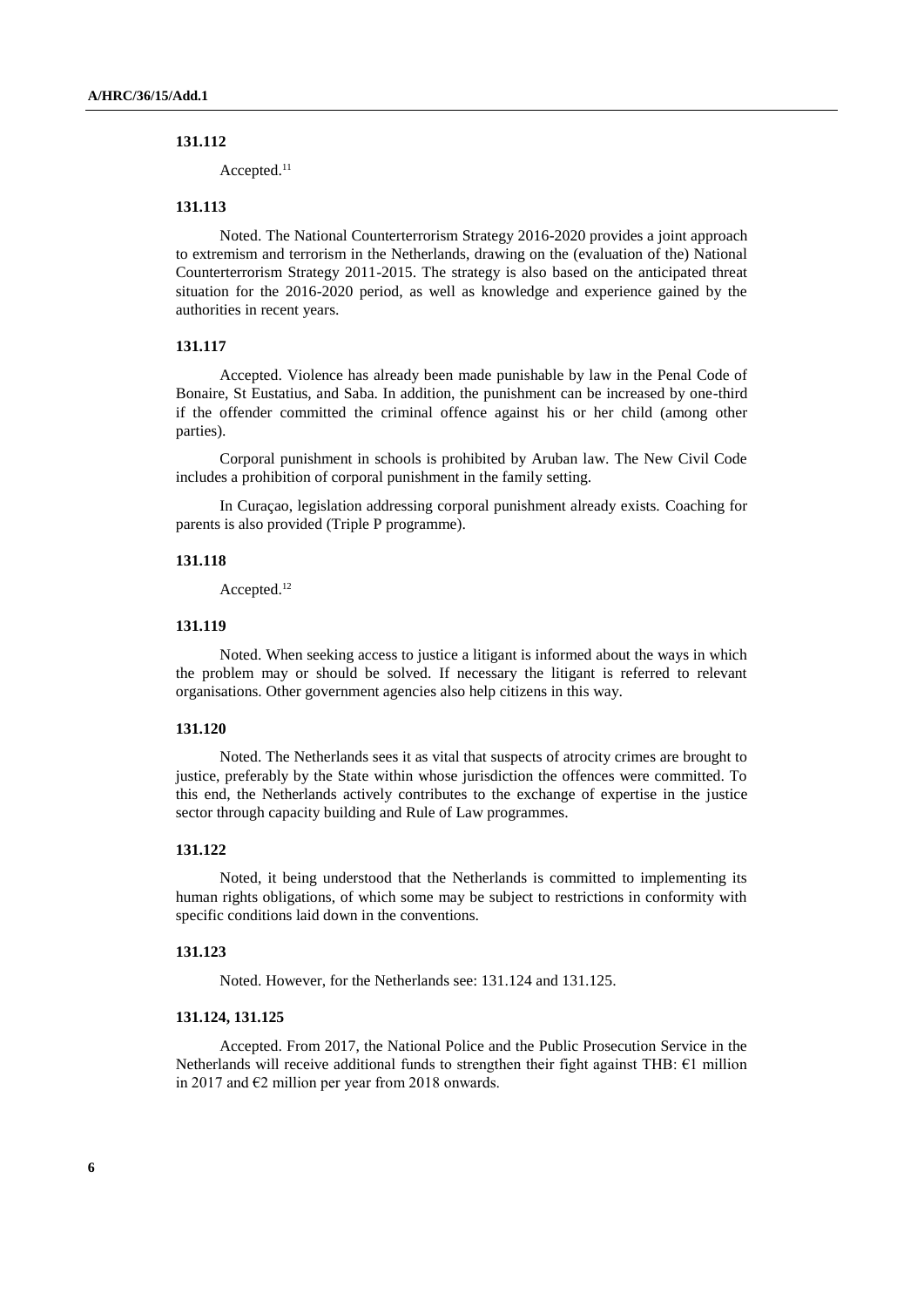Accepted. Law enforcement agencies are enabled to comprehensively fight all forms of human trafficking, including for sexual exploitation.

# **131.127**

Accepted. All relevant actors are trained to identify signs of human trafficking. In the asylum centre of Ter Apel, various organisations have developed a protocol on how to act if a possible victim is identified.

# **131.130**

Noted. National policy to decrease the gender wage gap is aimed at all women regardless of ethnic origin or religion. On principle, workers' ethnicity or religion are not registered.

#### **131.132**

Noted. The Dutch government ensures Universal health coverage for all its citizens.

#### **131.133, 131.160**

Noted. In the Netherlands no one (with or without a residence permit) is excluded from medically necessary care, including youth care. If undocumented migrants cannot afford the costs of care provided to their children, the state can compensate the care providers.

# **131.135**

Accepted. The Netherlands will continue its efforts to promote social safety in schools, in order to combat bullying and to tackle radicalisation.

#### **131.136**

Accepted. In line with existing policy. Since 2012, primary and secondary schools have been obliged to teach about sexual diversity, sexual rights and gender equality.

# **131.137, 131.139**

Accepted. In line with existing policy. Teaching about human rights and the foundational values of society is already part of the formal curriculum in primary and secondary education. This will be maintained during the upcoming curriculum review. Attention for inter-faith and inter-cultural dialogue can be raised in schools, among other things, through religious education and civic education.

# **131.138**

Accepted.<sup>13</sup> Teacher training is achieved through, among other things, teachers' conferences on *Bildung* and citizenship and meet-ups with teacher-educators on the development of a citizenship agenda.

# **131.143, 131.145**

Noted. The Netherlands will continue its national policies to decrease this type of discrimination.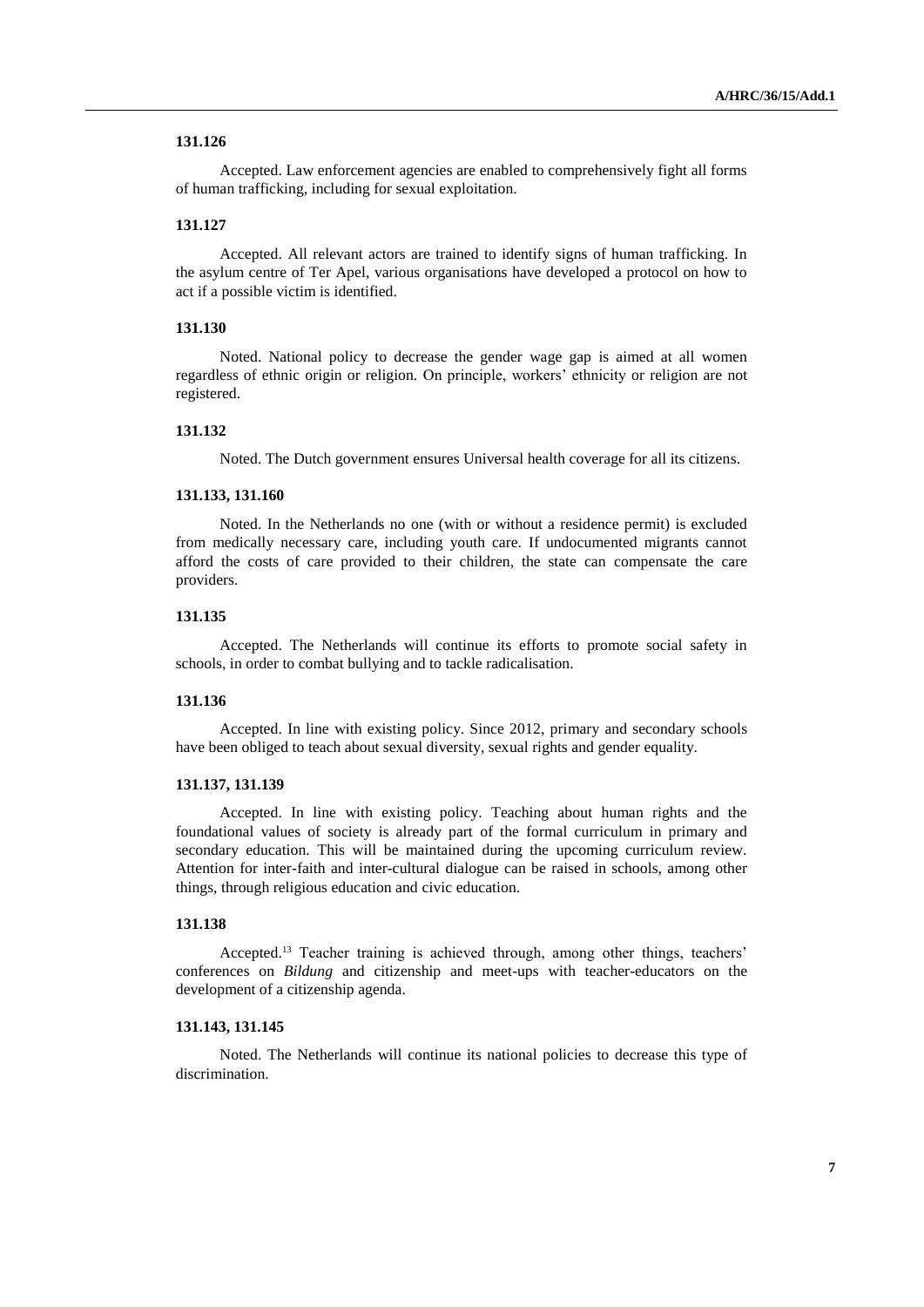Accepted. A proposal to extend the paid and non-transferable paternity leave, which has to be taken within four weeks after the birth, has been presented to Parliament. Its aim is to encourage fathers to participate in their child's care right from the beginning.

#### **131.146**

Noted. National policy already pays great attention to the prevention of the gender wage gap. Vertical segregation is countered by a law regulating that big companies appoint 30% of positions on their boards to women or that they take the necessary measures to realise this goal. Horizontal segregation is being tackled by several measures, mainly aimed at encouraging girls to take up education in STEM.

# **131.147, 131.180**

Noted. Current policies specifically address discrimination on the labour market and there are various measures to prevent discrimination in general, e.g. raising awareness and promoting diversity. There are no indications that discrimination against migrants on the housing market or in health care is a particular concern. The government assists local communities in ensuring dialogue with regard to the establishment of reception centres, as well as dealing with social tensions and polarisation.

# **131.150**

Accepted. UN resolution 1325 on Women, Peace & Security guides the Dutch ambitions in this respect. As a UNSC member in 2018 the Netherlands will step up cooperation with others and make that cooperation more visible.

#### **131.154**

Accepted with respect to children's rights in the Caribbean.<sup>14</sup> Noted with respect to army recruitment and the OP-CRC-IC.<sup>15</sup>

# **131.158**

Accepted. By combating child sex tourism and trafficking in South East Asia, focusing on involved Dutch nationals, the government contributes to the protection of (potential) victims of child sex tourism and trafficking.

#### **131.163**

Noted. Convicted juveniles can either be placed in juvenile detention (max. 2 years) or in an institution for juveniles where they receive extensive treatment (max. 7 years). In both institutions the main aim of treatment is resocialisation and reintegration into society. It is prohibited to place juveniles in adult correctional centres.

#### **131.164, 131.165**

Noted. In general children under the age of 18 are tried under juvenile justice law. In special circumstances it is possible to apply regular criminal law to 16- and 17-year-olds.

#### **131.166**

Noted. The Netherlands' declaration to OP-CRC-AC still applies.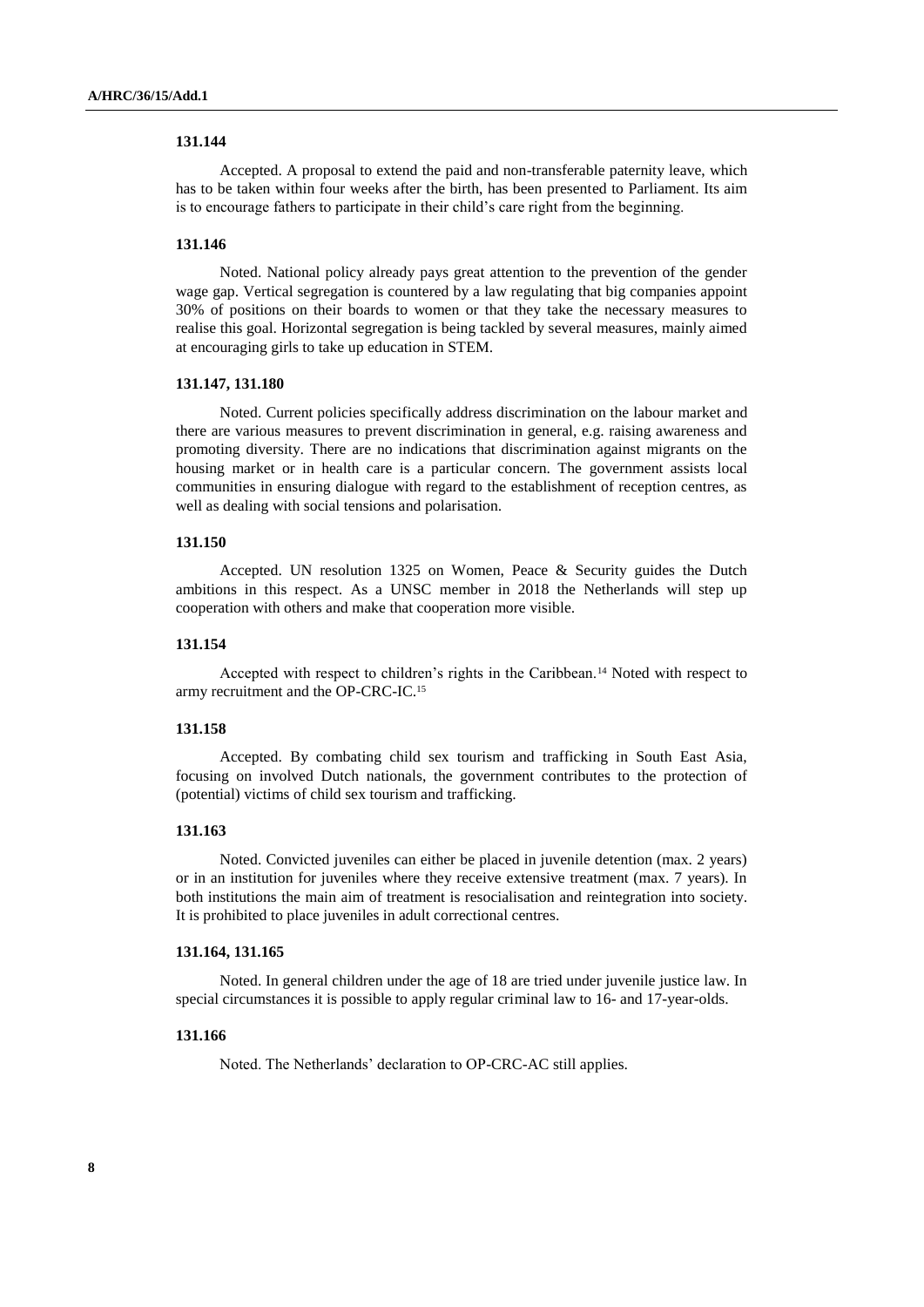#### **131.167, 131.168, 131.169**

Noted. With the 'Social Deal' of April 2013, the employers in the private sector and public sector have guaranteed to create 125.000 extra jobs for persons with disabilities over a 10 year-period. However, this deal does not cover all persons with disabilities, but focuses on the most vulnerable groups.

# **131.171**

Noted. To reduce restrictive measures in institutions for persons with mental and psychosocial disabilities, agreements have been reached with the sector on minimising the use of seclusion, and converting seclusion rooms to high and intensive care units or highsecurity rooms. A bill that should further improve the position of persons with mental and psychosocial disabilities in these institutions has been presented to Parliament.

# **131.175**

Accepted. This is part of current national policy, notably the strategy to deal with youth unemployment.

# **131.176**

Noted. Concrete measures to protect religious minorities are taken on the basis of estimated threats and risks, regardless of the object, person or minority concerned.

# **131.177**

Noted. Education in the language of the country of origin, which was proven to be ineffective, was abolished in 2003. To encourage social cohesion, priority has been given to learning Dutch.

# **131.178**

Noted. The current set of general measures is deemed sufficiently effective to ensure human rights for Roma, Sinti and traveller communities.

#### **131.182**

Accepted. Migrants who have been discriminated against in the labour market can submit their case to the NIHR. The current plan on labour market discrimination contains various measures that contribute to awareness raising and combating stereotypes.

# **131.184**

Noted. International obligations are guaranteed in the entire territory. EU law is not applicable in the entire territory.

#### **131.185, 131.186, 131.187, 131.189**

Noted. In addition to what was stated in the National Report<sup>16</sup>, any third country national who wants to work on return can use an alternative measure to detention. Immigration detention is a measure that is only used as a last resort.

# **131.190**

Noted. Irregular stay in the Netherlands is not a criminal offence. However, if illegal migrants do not leave voluntarily, detention could be used on strict grounds.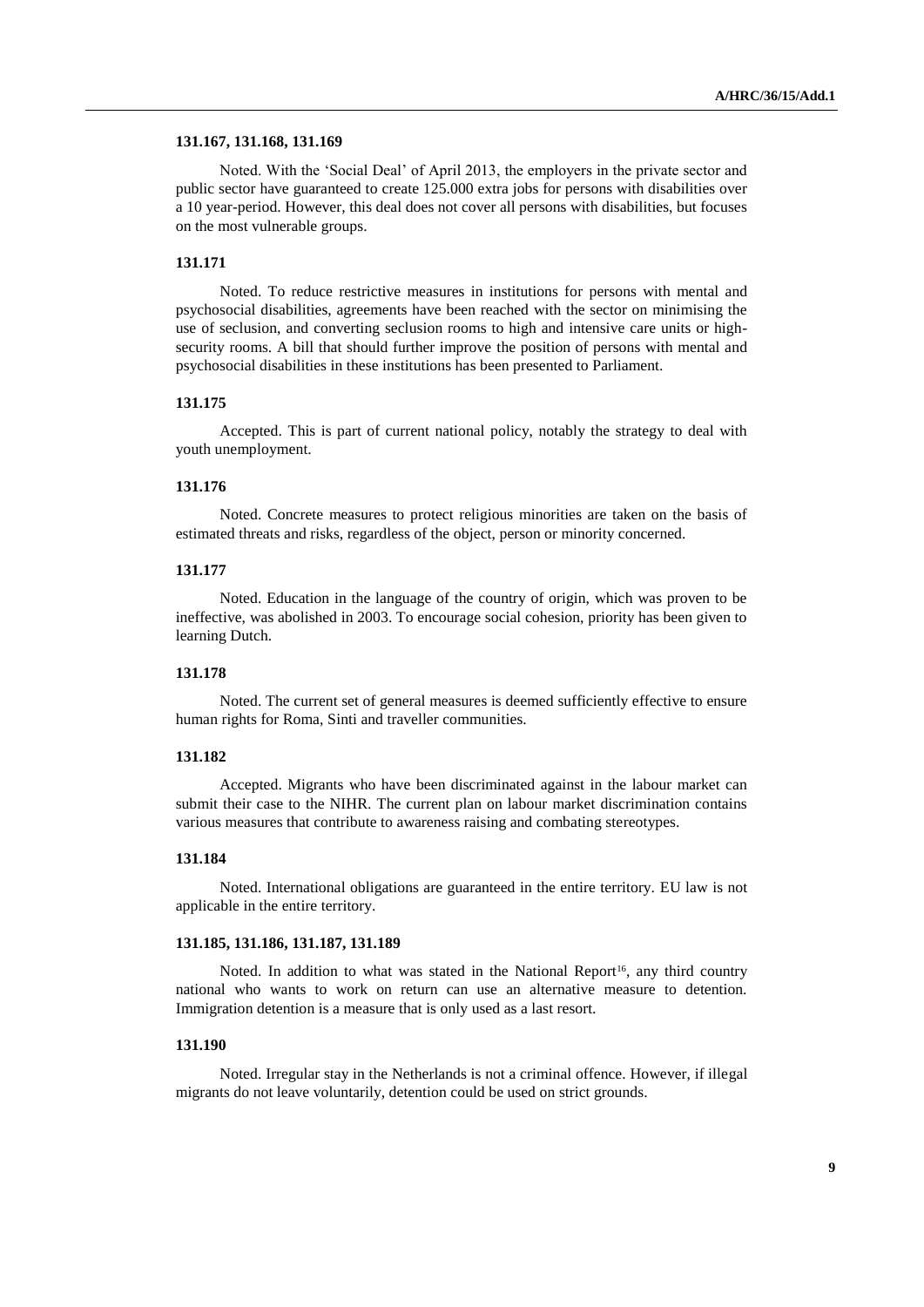Noted. Oversight takes place by an independent supervisory body.

# **131.192**

Noted. It is already practice in the Netherlands that the use of isolation cells is restricted to a minimum.

# **131.194**

Noted. The maximum time limit set forth in the EU Return Directive is already enshrined in national law.

#### **131.197**

Accepted. The Netherlands is currently drafting a determination procedure, with input from stakeholders. Through this procedure the applicant can get a legal status as a stateless person. However, this status does not necessarily imply that the person is also granted a residence permit.

#### **131.198**

Noted. New laws and institutions are introduced at a pace that fits the specific circumstances of the Caribbean municipalities. It is constantly monitored what legislation and what institutions can be added, among which the NHRI. Pertaining to the Caribbean territories, the establishment of a similar and separate institution is considered to be an autonomous matter for those territories.

# **131.199, 131.203**

Noted. Each of the countries of the Kingdom of the Netherlands is autonomous in its implementation of the obligations stemming from the human rights conventions. However, the countries do seek to work together to achieve the realisation of human rights throughout the entire Kingdom.

#### **131.200**

Accepted. The Netherlands and the Caribbean special municipalities are together working on protecting and promoting human rights by reducing poverty and providing minimum social security. A social economic agenda is currently being developed.<sup>17</sup>

# *Notes*

- $<sup>1</sup>$  All responses to the recommendations are made by the Netherlands, with the exception of</sup> recommendations 131.25, 131.26, 131.117, 131.123, 131.154, 131.199 and 131.203, which have been responded to by the Kingdom of the Netherlands (The Netherlands, Aruba, Curaçao and Sint Maarten). However, due to extreme circumstances and damages caused by hurricane Irma in Sint Maarten, the government of Sint Maarten could not participate in finalizing this response of the Kingdom of the Netherland to the UPR recommendations. Although its viewpoints have been incorporated into the response, rectifications from the government of Sint Maarten may follow.
- <sup>2</sup> The Parliament of the country of the Netherlands has been informed of this reaction and is involved with the further follow-up of these UPR recommendations, including in the period between the submission of this response and the adoption of the outcome of the UPR of the Netherlands by the Human Rights Council.

<sup>3</sup> See: 131.5.